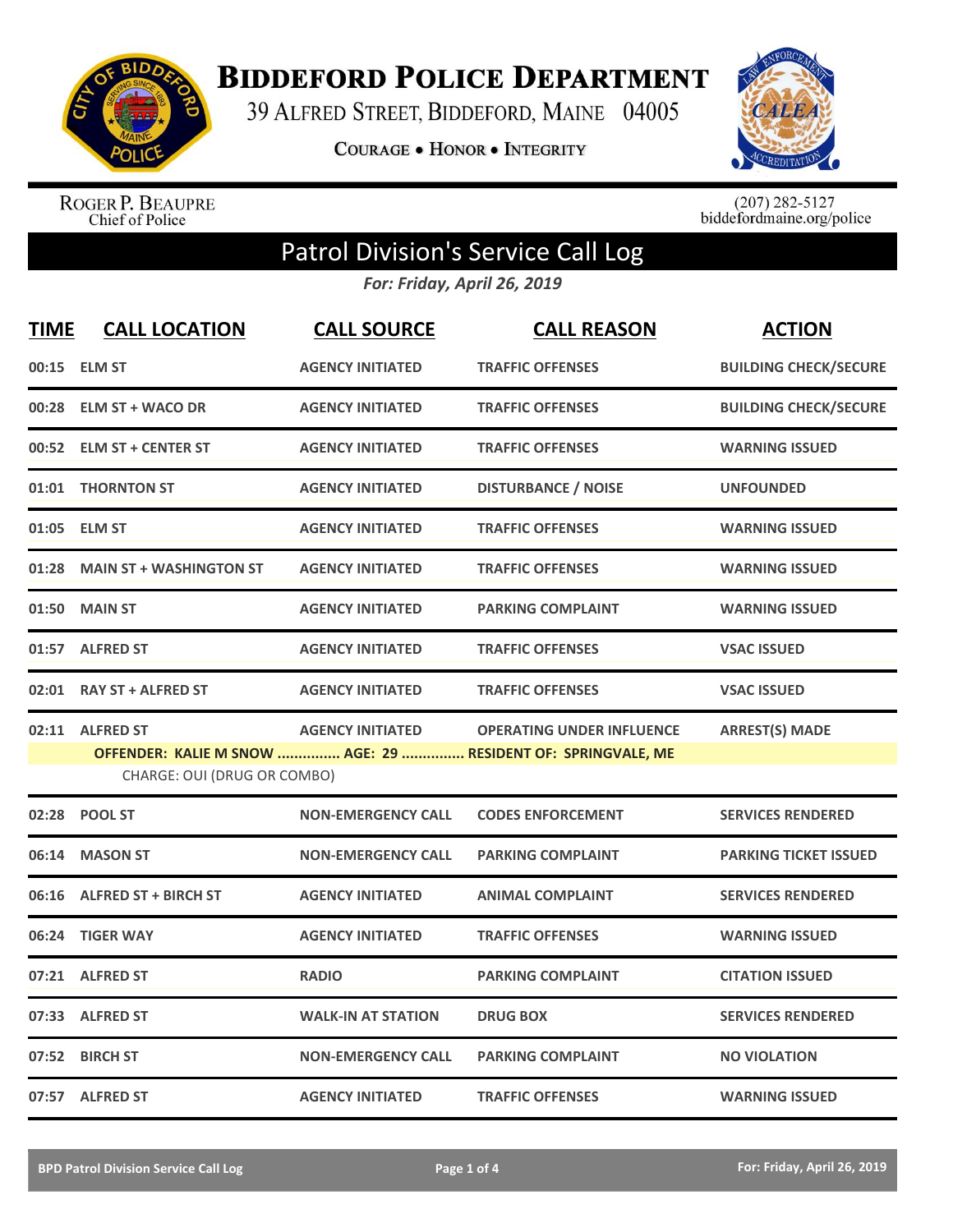| <b>TIME</b> | <b>CALL LOCATION</b>                                                               | <b>CALL SOURCE</b>                                       | <b>CALL REASON</b>                                                 | <b>ACTION</b>                |
|-------------|------------------------------------------------------------------------------------|----------------------------------------------------------|--------------------------------------------------------------------|------------------------------|
|             | 08:23 ALFRED ST                                                                    | <b>AGENCY INITIATED</b>                                  | <b>ANIMAL COMPLAINT</b>                                            | <b>SERVICES RENDERED</b>     |
|             | 08:28 ALFRED ST                                                                    | <b>WALK-IN AT STATION</b>                                | <b>DRUG TAKE BACK</b>                                              | <b>SERVICES RENDERED</b>     |
| 08:59       | <b>ALFRED ST</b>                                                                   | <b>WALK-IN AT STATION</b>                                | <b>PAPERWORK</b>                                                   | <b>PAPERWORK SERVED</b>      |
|             |                                                                                    | CHARGE: OPERATING WHILE LICENSE SUSPENDED OR REVOKED-OUI | OFFENDER: BRIANNA LYNN BUNDY  AGE: 24  RESIDENT OF: BIDDEFORD, ME  |                              |
|             | 09:00 GRAHAM ST                                                                    | <b>NON-EMERGENCY CALL</b>                                | <b>CRIM THREAT / TERRORIZING</b>                                   | <b>REPORT TAKEN</b>          |
|             | 09:13 HILL ST                                                                      | <b>AGENCY INITIATED</b>                                  | <b>CHECK WELFARE</b>                                               | <b>SERVICES RENDERED</b>     |
| 09:16       | <b>MARINER WAY</b>                                                                 | <b>AGENCY INITIATED</b>                                  | <b>PARKING COMPLAINT</b>                                           | <b>SERVICES RENDERED</b>     |
|             | 09:29 FOAV CT                                                                      | <b>RADIO</b>                                             | <b>PARKING COMPLAINT</b>                                           | <b>PARKING TICKET ISSUED</b> |
|             | 09:40 WESTWOOD DR                                                                  | <b>RADIO</b>                                             | <b>PRO-ACTIVE DV RESPONSE TEAM</b>                                 | <b>NO VIOLATION</b>          |
| 09:40       | <b>MEDICAL CENTER DR</b>                                                           | <b>AGENCY INITIATED</b>                                  | <b>PARKING COMPLAINT</b>                                           | <b>NO VIOLATION</b>          |
|             | 10:07 GRANITE ST                                                                   | <b>E-911 CALL</b>                                        | 911 MISUSE                                                         | <b>WARNING ISSUED</b>        |
|             | 10:30 ALFRED ST                                                                    | <b>E-911 CALL</b>                                        | 911 MISUSE                                                         | <b>NO ACTION REQUIRED</b>    |
|             | 10:38 ALFRED ST                                                                    | <b>AGENCY INITIATED</b>                                  | <b>TRAFFIC OFFENSES</b>                                            | <b>WARNING ISSUED</b>        |
|             | 10:53 SOUTH ST                                                                     | <b>AGENCY INITIATED</b>                                  | <b>TRAFFIC OFFENSES</b>                                            | <b>WARNING ISSUED</b>        |
| 11:22       | <b>MAPLEWOOD AVE</b>                                                               | <b>AGENCY INITIATED</b>                                  | <b>ASSAULT</b>                                                     | <b>REPORT TAKEN</b>          |
|             | 11:33 ALFRED ST                                                                    | <b>AGENCY INITIATED</b>                                  | <b>PARKING COMPLAINT</b>                                           | <b>SERVICES RENDERED</b>     |
|             | 12:52 WEST ST                                                                      | <b>RADIO</b>                                             | <b>SCHOOL LIGHTS</b>                                               | <b>SERVICES RENDERED</b>     |
|             | 13:42 SEA SPRAY DR                                                                 | <b>NON-EMERGENCY CALL</b>                                | <b>THEFT</b>                                                       | <b>REPORT TAKEN</b>          |
|             | 13:46 ALFRED ST                                                                    | <b>NON-EMERGENCY CALL</b>                                | <b>TRESPASSING</b>                                                 | <b>WARNING ISSUED</b>        |
|             | 14:01 ALFRED ST                                                                    |                                                          | NON-EMERGENCY CALL VIOL OF BAIL CONDITIONS                         | <b>ARREST(S) MADE</b>        |
|             | <b>CHARGE: DRINKING IN PUBLIC</b><br><b>CHARGE: VIOLATING CONDITION OF RELEASE</b> |                                                          | OFFENDER: DALE EUGENE EVERETT  AGE: 66  RESIDENT OF: BIDDEFORD, ME |                              |
|             | 14:07 ELM ST                                                                       | <b>AGENCY INITIATED</b>                                  | <b>TRAFFIC OFFENSES</b>                                            | <b>WARNING ISSUED</b>        |
|             | 14:08 FRANKLIN ST                                                                  | <b>RADIO</b>                                             | <b>PARKING COMPLAINT</b>                                           | <b>VSAC ISSUED</b>           |
|             | 14:53 ELM ST                                                                       | <b>NON-EMERGENCY CALL</b>                                | <b>USED NEEDLES</b>                                                | <b>SERVICES RENDERED</b>     |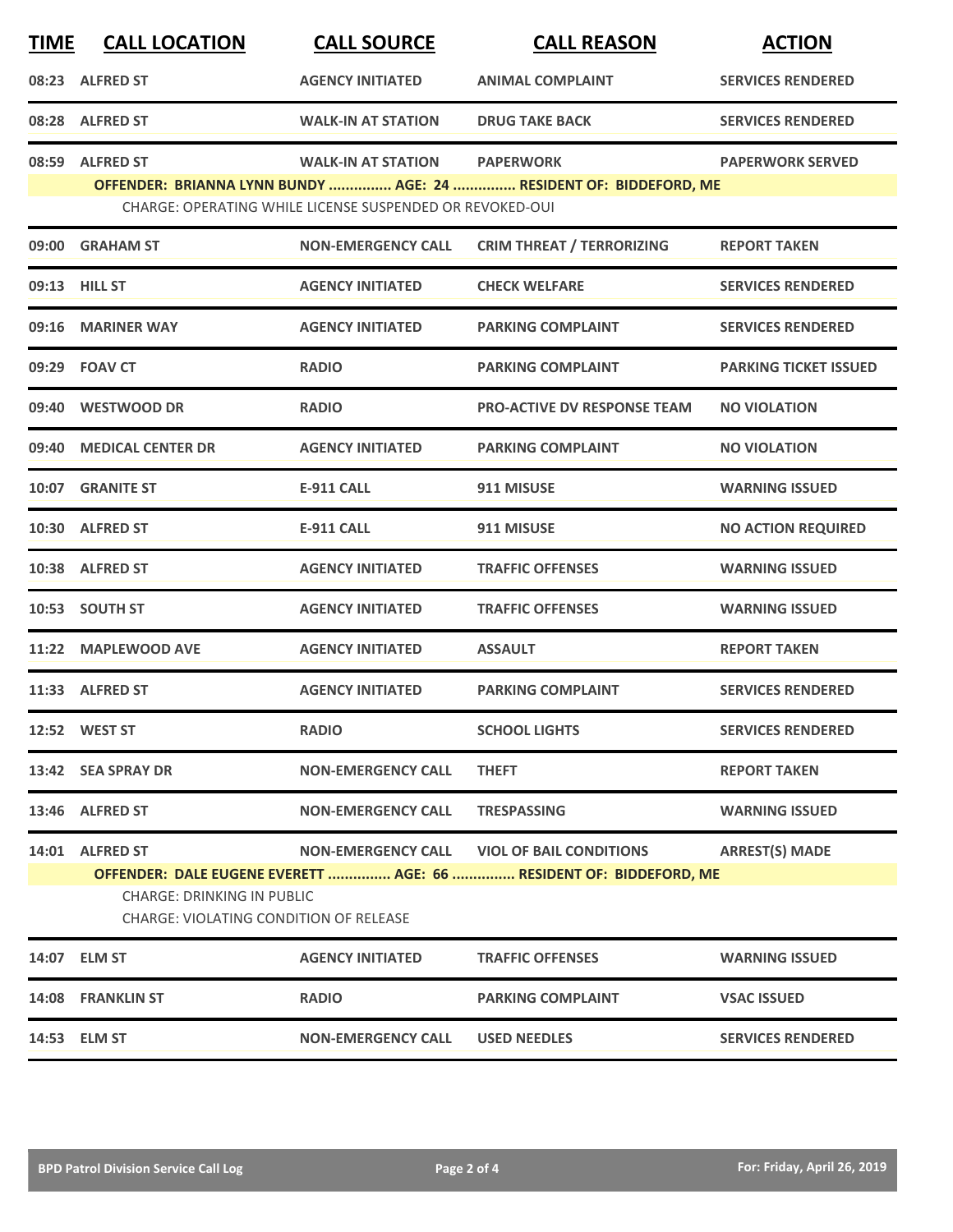| <b>TIME</b>                                        | <b>CALL LOCATION</b>                                                        | <b>CALL SOURCE</b>        | <b>CALL REASON</b>                                              | <b>ACTION</b>             |  |
|----------------------------------------------------|-----------------------------------------------------------------------------|---------------------------|-----------------------------------------------------------------|---------------------------|--|
|                                                    | 14:54 TIGER WAY                                                             | <b>NON-EMERGENCY CALL</b> | <b>JUVENILE OFFENSES</b>                                        | <b>CITATION ISSUED</b>    |  |
|                                                    | OFFENDER: JUVENILE - X  AGE: 14  RESIDENT OF: BIDDEFORD, ME                 |                           |                                                                 |                           |  |
| CHARGE: POSSESSION OF MARIJUANA BY PERSON UNDER 21 |                                                                             |                           |                                                                 |                           |  |
|                                                    | <b>15:41 WASHINGTON ST</b>                                                  | <b>NON-EMERGENCY CALL</b> | <b>SUSPICION</b>                                                | <b>REPORT TAKEN</b>       |  |
|                                                    | 15:45 SOKOKIS RD                                                            | <b>WALK-IN AT STATION</b> | <b>FRAUD</b>                                                    | <b>REPORT TAKEN</b>       |  |
|                                                    | 16:05 SACO FALLS WAY                                                        | <b>WALK-IN AT STATION</b> | <b>HARASSMENT</b>                                               | <b>CIVIL COMPLAINT</b>    |  |
|                                                    | <b>16:11 MAIN ST</b>                                                        | <b>E-911 CALL</b>         | <b>DOMESTIC COMPLAINTS</b>                                      | <b>REPORT TAKEN</b>       |  |
|                                                    | 16:31 MAPLEWOOD AVE                                                         | <b>AGENCY INITIATED</b>   | <b>DRUG TAKE BACK</b>                                           | <b>SERVICES RENDERED</b>  |  |
|                                                    | 16:34 ADAMS ST                                                              | <b>NON-EMERGENCY CALL</b> | <b>WARRANT ARREST</b>                                           | <b>ARREST(S) MADE</b>     |  |
|                                                    |                                                                             |                           | OFFENDER: DEVIN O'NEAL MCDANIEL  AGE: 23  RESIDENT OF: SACO, ME |                           |  |
|                                                    | <b>CHARGE: WARRANT ARREST</b>                                               |                           |                                                                 |                           |  |
|                                                    | 16:46 ELM ST                                                                | <b>AGENCY INITIATED</b>   | <b>TRAFFIC OFFENSES</b>                                         | <b>WARNING ISSUED</b>     |  |
|                                                    | 16:51 WATER ST + MAIN ST                                                    | <b>AGENCY INITIATED</b>   | <b>DISABLED VEHICLE</b>                                         | <b>SERVICES RENDERED</b>  |  |
|                                                    | 17:14 ALFRED ST                                                             | <b>E-911 CALL</b>         | 911 MISUSE                                                      | <b>NO ACTION REQUIRED</b> |  |
|                                                    | 17:33 GRAHAM ST                                                             | <b>E-911 CALL</b>         | 911 MISUSE                                                      | <b>NEGATIVE CONTACT</b>   |  |
|                                                    | 17:48 CRESCENT ST                                                           | <b>WALK-IN AT STATION</b> | <b>SUSPICION</b>                                                | <b>SERVICES RENDERED</b>  |  |
|                                                    | 18:09 PRECOURT ST + LANDRY ST                                               | <b>NON-EMERGENCY CALL</b> | <b>DISABLED VEHICLE</b>                                         | <b>SERVICES RENDERED</b>  |  |
|                                                    | 18:40 HIGH ST                                                               | <b>NON-EMERGENCY CALL</b> | <b>PUBLIC ASSIST</b>                                            | <b>SERVICES RENDERED</b>  |  |
|                                                    | 18:48 KING ST                                                               | <b>NON-EMERGENCY CALL</b> | <b>DOMESTIC COMPLAINTS</b>                                      | <b>UNFOUNDED</b>          |  |
|                                                    | 19:09 ALFRED ST                                                             | <b>OTHER</b>              | <b>VIOL OF BAIL CONDITIONS</b>                                  | <b>ARREST(S) MADE</b>     |  |
|                                                    | OFFENDER: DALE EUGENE EVERETT  AGE: 66  RESIDENT OF: BIDDEFORD, ME          |                           |                                                                 |                           |  |
|                                                    | <b>CHARGE: DRINKING IN PUBLIC</b><br>CHARGE: VIOLATING CONDITION OF RELEASE |                           |                                                                 |                           |  |
|                                                    | 19:16 ALFRED ST                                                             | <b>E-911 CALL</b>         | 911 MISUSE                                                      | <b>CALL TRANSFERRED</b>   |  |
|                                                    | <b>19:28 MAIN ST</b>                                                        | <b>NON-EMERGENCY CALL</b> | <b>TRESPASSING</b>                                              | <b>SERVICES RENDERED</b>  |  |
|                                                    | 20:31 ELM ST + BEACON AVE                                                   | <b>AGENCY INITIATED</b>   | <b>TRAFFIC OFFENSES</b>                                         | <b>WARNING ISSUED</b>     |  |
|                                                    | 20:35 BOULDER WAY                                                           | <b>NON-EMERGENCY CALL</b> | <b>SUSPICION</b>                                                | <b>SERVICES RENDERED</b>  |  |
|                                                    | 20:45 ALFRED ST                                                             | <b>AGENCY INITIATED</b>   | <b>TRAFFIC OFFENSES</b>                                         | <b>WARNING ISSUED</b>     |  |
|                                                    | 20:53 ALFRED ST + ROBERTS ST                                                | <b>AGENCY INITIATED</b>   | <b>TRAFFIC OFFENSES</b>                                         | <b>WARNING ISSUED</b>     |  |